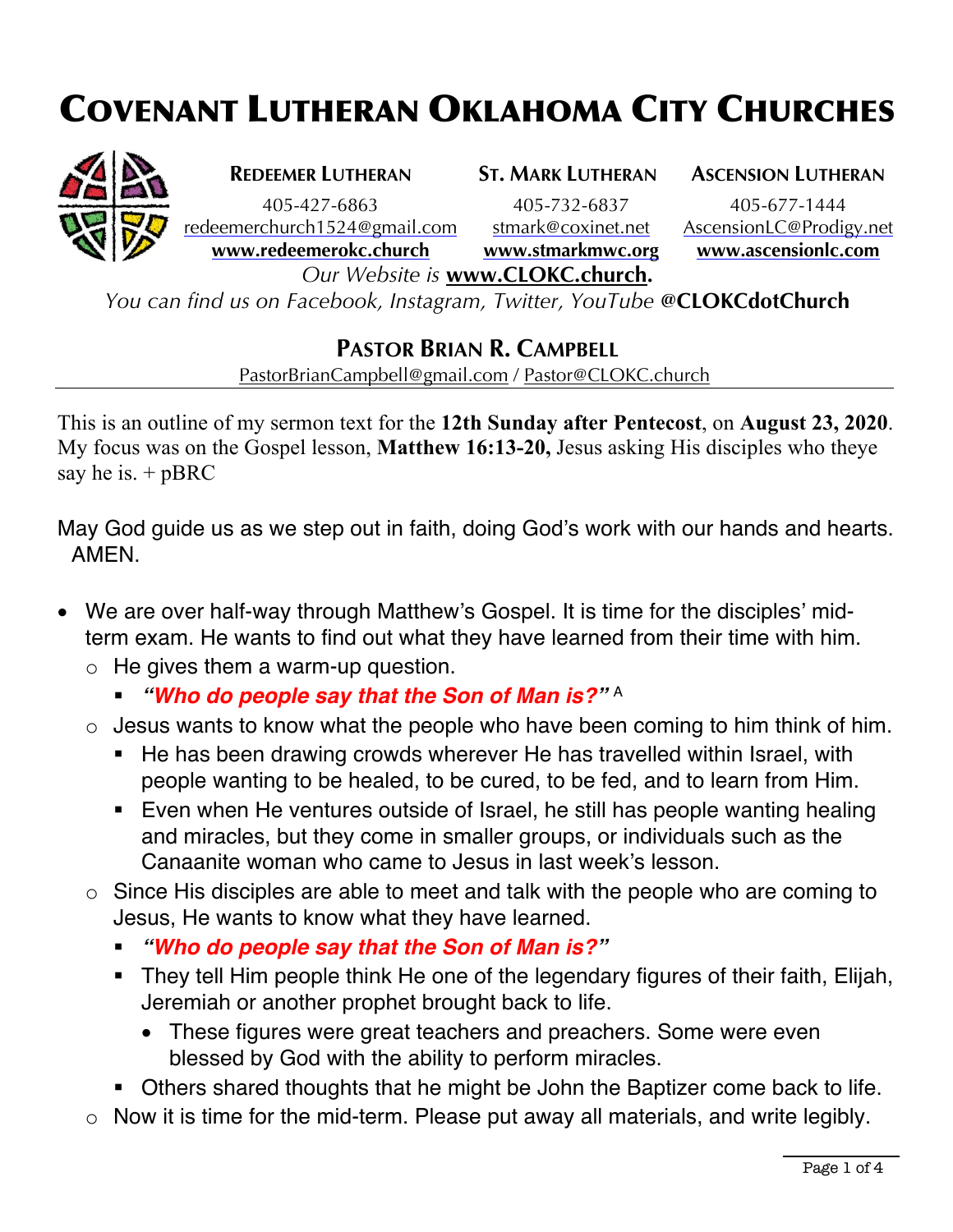- § *"Who do you say that I am?"* <sup>B</sup>
- The first to answer, the only one to answer is Simon Peter.
	- *"You are the Messiah, the Son of the living God."* <sup>C</sup>
	- Jesus tells Simon Peter he aced the exam. Jesus also tells Peter he had help.
		- o Peter was given the insight from God, our Creator.
- But that confession of who Jesus truly is, that he is the Son of God here on Earth, is one of the key tenants and understanding of our faith.
	- Calling Jesus the Son of God is a revelatory statements in the Gospels.
	- It declares you have seen the great power of Jesus Christ, or you put your trust in that great power.
		- $\circ$  The disciples declared it after Jesus walked up to their boat on the water. D
		- $\circ$  Martha declared it before He raised her brother Lazarus.  $E$
		- $\circ$  The Centurion declared it after Jesus died on the Cross.  $F$
- I believe Peter's confession is the rock upon which the church is built, not Peter himself.
	- $\circ$  It is part of the Apostle's Creed we will say following the hymn and my message: *I believe in Jesus Christ, God's only Son, our Lord.* <sup>G</sup>
		- We don't say it because we have seen the works and miracles of Christ.
			- We say it because it has been taught to us.
			- We say it because it has been revealed to us.
				- o We know who Jesus is because a whole variety of the saints God has placed in our lives have told us of God's love, have shown us God's love and have been God's love for us.
			- We say it because we have felt God's love in our lives, most often and most notably in the times when we have felt farthest from it. In those times of deep despair and being alone, God's love shines drawing us out of the depths.
		- Jesus being the Messiah, the One whom was promised to save us from our sins, and Jesus being the Son of the Living God, who was sent to die and be raised so that death is defeated.
	- o Peter's answer to Jesus' question is the faith-filled promise of what God has done for us, the promises upon which our faith is built.
		- That statement is the foundation of our faith, and when we confess it with our lips, and when we believe it in our hearts and when we put it into action in our lives, then we become the foundation upon which Christ's church is built.
		- We are the rock. It is on us the Jesus build the church.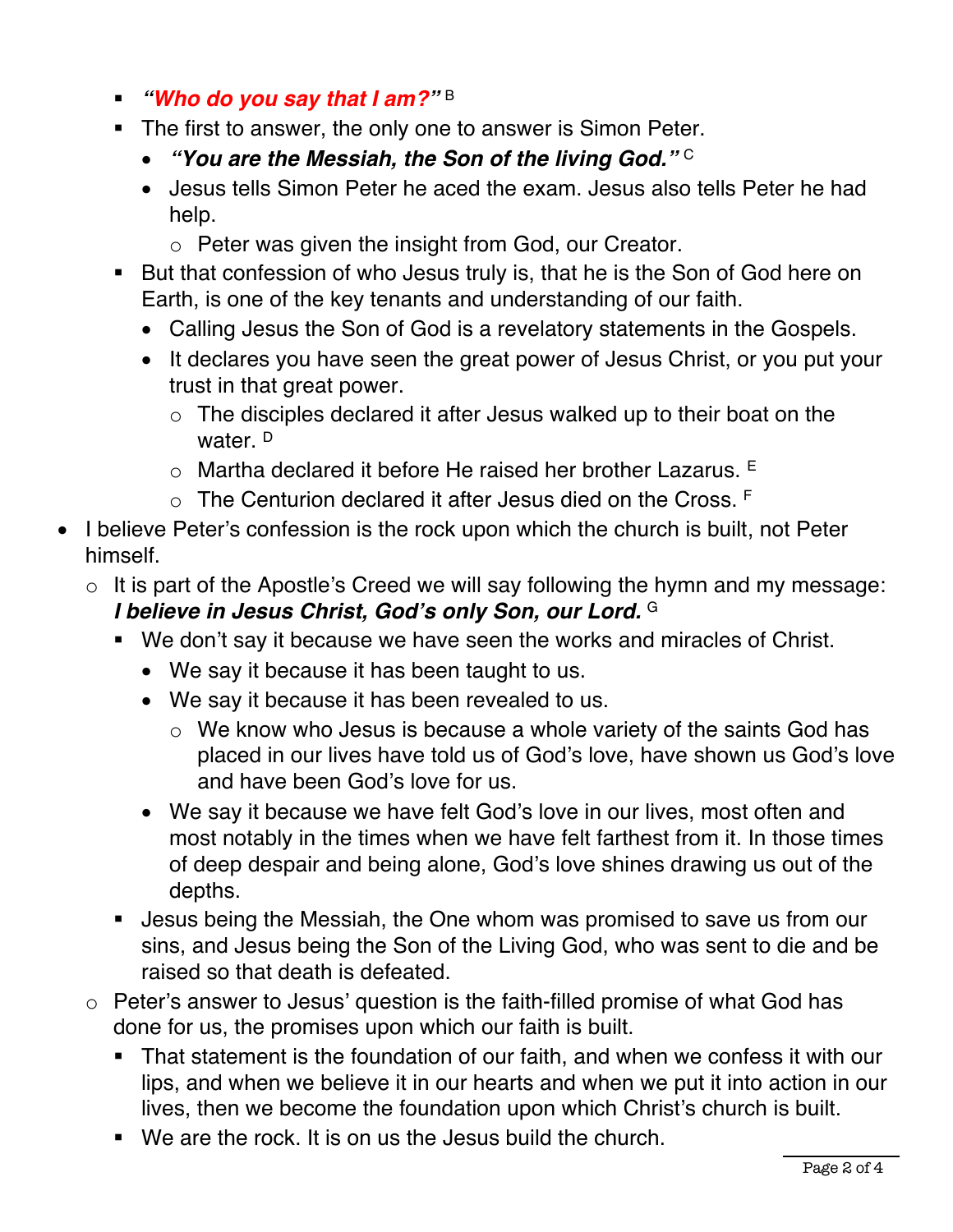- Feeling a little pressure?
- o What we need to remember is what Martin Luther re-discovered in Scripture that started the Reformation. It isn't about what we do, it is all about what Christ has already done for us.
	- § We are the rock, but the church is Christ's. The shape of Jesus' church is cruciform.
		- That means it is cross-shaped.
			- o It is built with arms extended to reach out to everyone.
			- $\circ$  It has a vertical structure that connects the Almighty with humanity.
		- The church is Jesus', but the work of the church in response to the gifts of God's grace are ours.
			- $\circ$  The work of the church is built upon our reaction to what God, through God's Son, the Messiah has done for us.
- The question that faces our group of churches is how we do that work, and where we do this work, and with whom we do this work.
	- o Our three Covenant churches will be meeting in the next month to make the decision if we feel called to work toward becoming One Church Together.
		- In this process, this step is akin to getting engaged.
			- Each church has to be willing to say 'Yes,' with the promise of more togetherness to come.
				- o We have to realize that there are still many times when each church has to say 'Yes' again.
				- o But we need to realize there are many among us who will say "No."
					- Maybe enough for a church to say 'No,' or 'Not yet.'
		- As the pastor of the three Covenant Churches, I hope you will say, 'Yes.'
		- As the pastor of each church, I want each of you to know it is alright to say, 'No.'
	- $\circ$  I would ask that you trust the work that has been done so far, I ask that you trust those who will be working on this in the future, and I ask that you trust that I will do my best to hold the dreams and values and history and character of each church and bring them to whatever our end result is.
		- I would ask that you open yourself to what God is calling all of us, but more specifically, what God is calling you to do, where and how, God is calling you to be a church.
			- Because Jesus is building His church on you.
			- We are now trying to find out where to put it.
	- $\circ$  Let us pray.